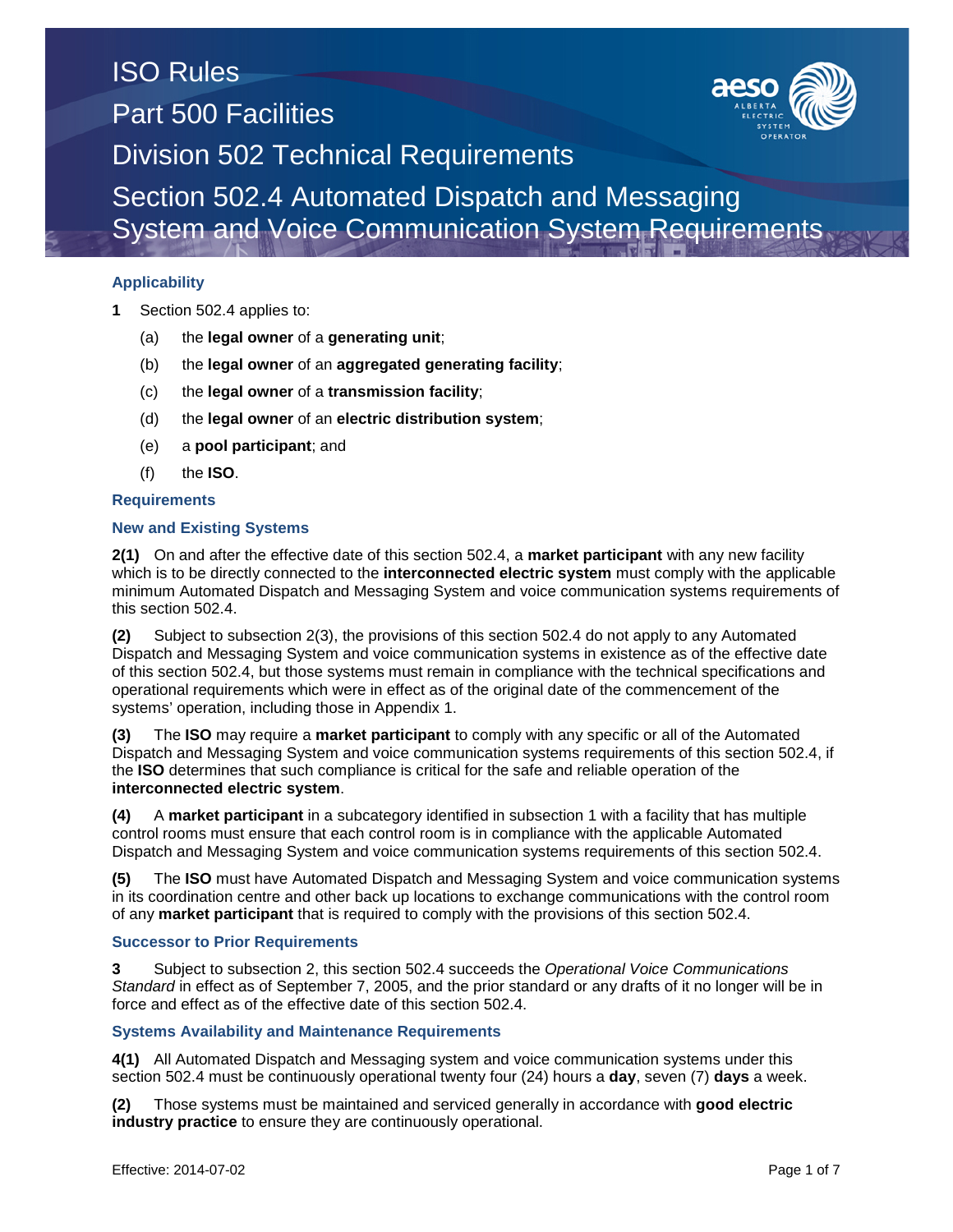### **Dedicated Primary Direct Access Telephone and Cell Phone Connections**

**5(1)** If there is a requirement under this section 502.4 for one (1) or more primary direct access telephone connections to the **ISO** coordination centre from a **market participant** control room, then the connection must be dedicated for the exclusive use of the **ISO** and the **market participant**, and must not be degraded by any other communication or data transfer activities if there is any shared equipment or functionality associated with the connection.

**(2)** Each primary direct access telephone connection must be dedicated to the specific applicable operational function in the **ISO** coordination centre.

**(3)** Each primary direct access telephone number must be a primary number with automatic forwarding to another number if the primary number is busy or otherwise not available, and the use of voice mail is prohibited.

**(4)** Cell phone service may be used as a primary direct access telephone connection if it satisfies the requirements of subsections 4 and 5.

### **Mobile Satellite Telephone Service**

**6(1)** If there is a requirement under this section 502.4 for mobile satellite network telephone service to the **ISO** from a **market participant**, then the service must be commercially available for one-to-one communications with the **ISO**.

**(2)** If there is a requirement for such service to be available for **dispatch** purposes, then the service must allow for multiple party communications, including those between the **ISO** and the **market participant**.

### **Specific Requirements**

**7** The more specific systems requirements are as set out in the following Table 1:

#### **Table 1**

## **Automated Dispatch and Messaging System and Voice Communication Systems Requirements**

| A. Market Participant<br><b>Subcategory</b>                                                  | <b>B. Primary Requirements</b>                                                                                                                                                                     | <b>C. Emergency and Backup Requirements</b>                                                                                                                    |
|----------------------------------------------------------------------------------------------|----------------------------------------------------------------------------------------------------------------------------------------------------------------------------------------------------|----------------------------------------------------------------------------------------------------------------------------------------------------------------|
| 1. A pool participant<br>who may receive an<br>energy market dispatch<br>or a directive.     | 1. Automated Dispatch and<br>Messaging System; plus<br>2. A commercial service with<br>a primary direct access<br>telephone connection from<br>the control room to the ISO<br>coordination centre. | None required.                                                                                                                                                 |
| 2. A pool participant<br>who may receive an<br>ancillary service<br>dispatch or a directive. | 1. Automated Dispatch and<br>Messaging System; plus<br>2. A commercial service with<br>a primary direct access<br>telephone connection from                                                        | One of the following additional services<br>connecting from the control room to the ISO<br>coordination centre:<br>1. A mobile satellite network telephone and |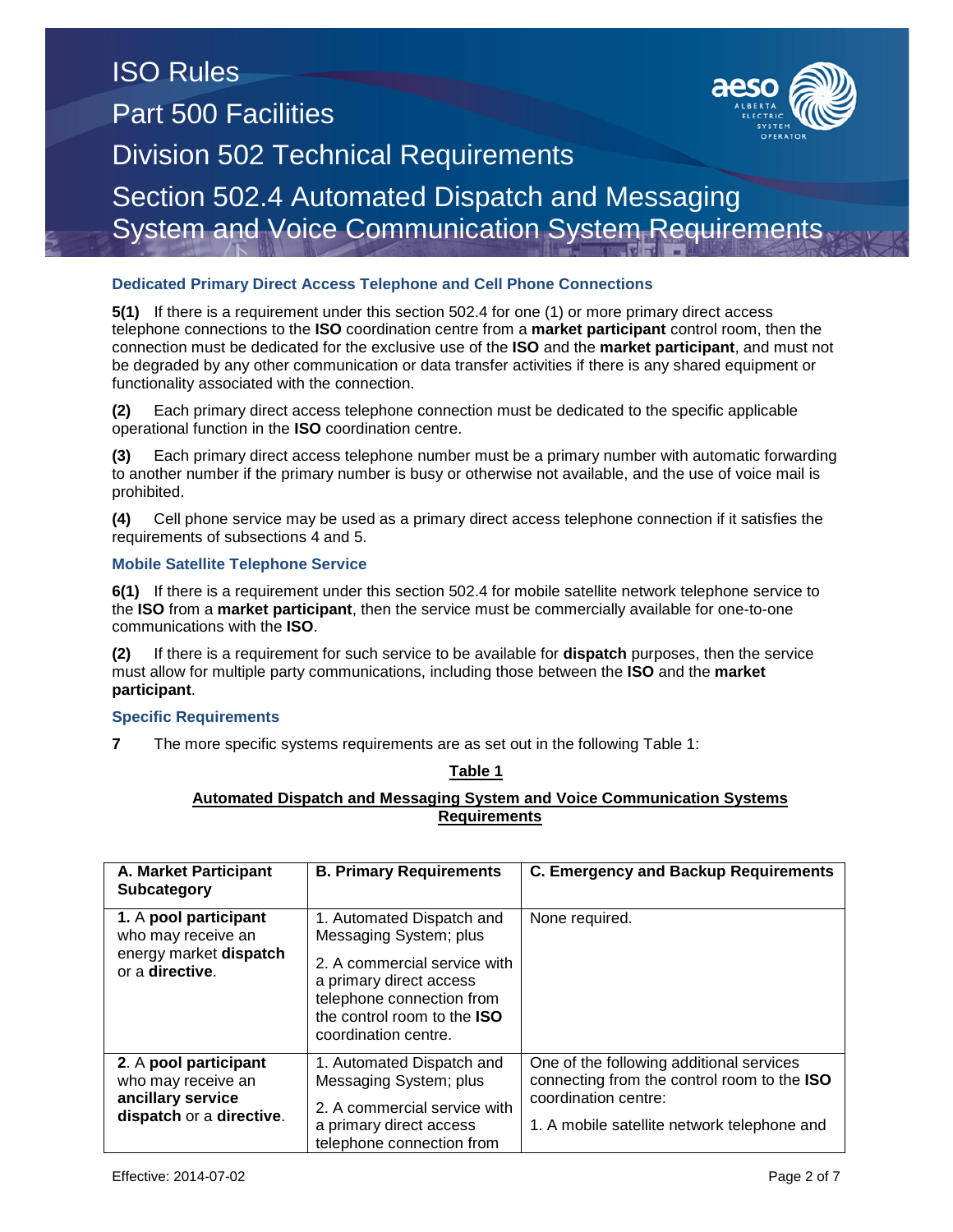# ISO Rules Part 500 Facilities Division 502 Technical Requirements Section 502.4 Automated Dispatch and Messaging

System and Voice Communication System Requirements

| A. Market Participant<br><b>Subcategory</b>                                                                                                                                                                                                                                                              | <b>B. Primary Requirements</b>                                                                                                                                                                                     | <b>C. Emergency and Backup Requirements</b>                                                                                                                                                                                                                                                                                                                                                                                                                                                                             |
|----------------------------------------------------------------------------------------------------------------------------------------------------------------------------------------------------------------------------------------------------------------------------------------------------------|--------------------------------------------------------------------------------------------------------------------------------------------------------------------------------------------------------------------|-------------------------------------------------------------------------------------------------------------------------------------------------------------------------------------------------------------------------------------------------------------------------------------------------------------------------------------------------------------------------------------------------------------------------------------------------------------------------------------------------------------------------|
|                                                                                                                                                                                                                                                                                                          | the control room to the ISO<br>coordination centre, with the<br>service having mute and<br>conference call capabilities.                                                                                           | dispatch service;<br>2. A back up direct access telephone<br>connection; or<br>3. A utility orderwire service.                                                                                                                                                                                                                                                                                                                                                                                                          |
| 3. A legal owner of a<br>generating unit or<br>aggregated generating<br>facilities connecting to<br>the interconnected<br>electric system at a<br>voltage of less than or<br>equal to 25kV.                                                                                                              | 1. A commercial service with<br>a primary direct access<br>telephone connection from<br>the control room to the ISO<br>coordination centre.                                                                        | None required.                                                                                                                                                                                                                                                                                                                                                                                                                                                                                                          |
| 4. A legal owner of a<br>generating unit or<br>aggregated generating<br>facilities connecting to<br>the interconnected<br>electric system at a<br>voltage of greater than<br>25kV where the<br>aggregated electric<br>energy output at the point<br>of connection is less than<br>50 MW.                 | 1. A commercial service with<br>a primary direct access<br>telephone connection from<br>the control room to the ISO<br>coordination centre.                                                                        | A back up direct access telephone<br>connection from the control room to the ISO<br>coordination centre.                                                                                                                                                                                                                                                                                                                                                                                                                |
| 5. A legal owner of a<br>generating unit or<br>aggregated generating<br>facilities connecting to<br>the interconnected<br>electric system at a<br>voltage of greater than 25<br>kV where the aggregated<br>electric energy output at<br>the point of connection is<br>equal to or greater than<br>50 MW. | 1. A commercial service with<br>a primary direct access<br>telephone connection from<br>the control room to the ISO<br>coordination centre, with the<br>telephone having mute and<br>conference call capabilities. | One of the following additional services<br>connecting from the control room:<br>1. A direct access telephone connection to<br>the control room of the legal owner of the<br>transmission facility providing the<br>interconnected electric system<br>connection;<br>2. A mobile satellite telephone service to the<br><b>ISO</b> coordination centre;<br>3. A back up direct access telephone<br>connection to the ISO coordination centre;<br>or<br>4. A utility orderwire service to the ISO<br>coordination centre. |
| 6. A legal owner of a<br>generating unit providing                                                                                                                                                                                                                                                       | 1. A commercial service with<br>a primary direct access                                                                                                                                                            | One of the following additional services<br>connecting from the control room:                                                                                                                                                                                                                                                                                                                                                                                                                                           |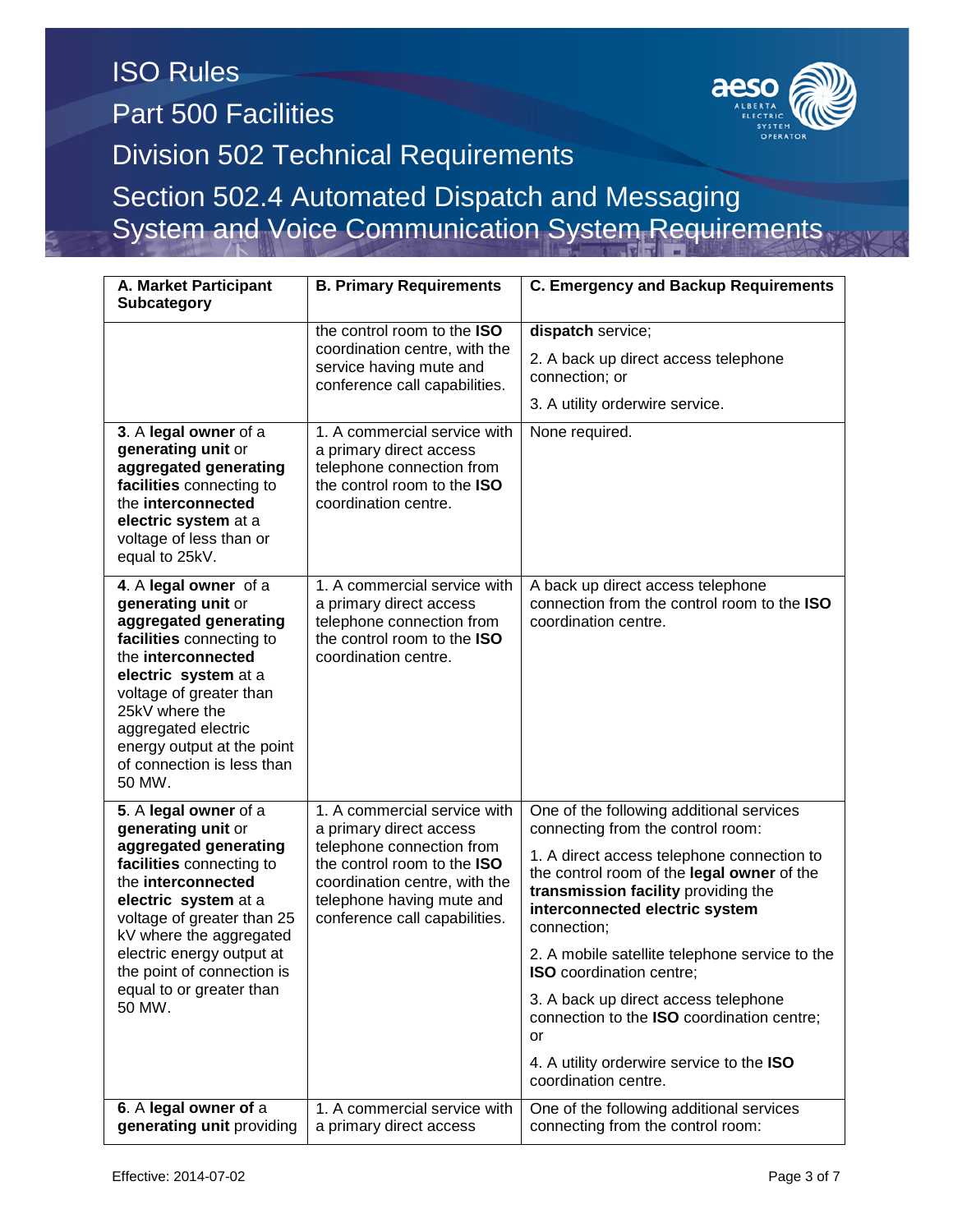| A. Market Participant<br><b>Subcategory</b>                                                                                                         | <b>B. Primary Requirements</b>                                                                                                                                                                                 | <b>C. Emergency and Backup Requirements</b>                                                                                                                                                                  |  |
|-----------------------------------------------------------------------------------------------------------------------------------------------------|----------------------------------------------------------------------------------------------------------------------------------------------------------------------------------------------------------------|--------------------------------------------------------------------------------------------------------------------------------------------------------------------------------------------------------------|--|
| a black start capability<br>service.                                                                                                                | telephone connection from<br>the control room to the ISO<br>coordination centre, with the<br>service having mute and<br>conference call capabilities.                                                          | 1. A direct access telephone connection<br>from the control room to the operations<br>room of the legal owner of the<br>transmission facility providing the<br>interconnected electric system<br>connection; |  |
|                                                                                                                                                     |                                                                                                                                                                                                                | 2. A back up direct access dedicated<br>commercial telephone connection from the<br>control room to the ISO coordination centre;<br>or                                                                       |  |
|                                                                                                                                                     |                                                                                                                                                                                                                | 3. A utility orderwire service from the control<br>room to the <b>ISO</b> coordination centre.                                                                                                               |  |
| 7. A legal owner of a<br>transmission facility,<br>except those who operate<br>only radial transmission<br>system equipment.                        | 1. A commercial service with<br>primary direct access<br>telephone connection from<br>the control room to the ISO<br>coordination centre, with the<br>service having mute and<br>conference call capabilities. | One of the following additional services<br>connecting from the control room to the ISO<br>coordination centre:                                                                                              |  |
|                                                                                                                                                     |                                                                                                                                                                                                                | 1. A mobile satellite network telephone<br>service:                                                                                                                                                          |  |
|                                                                                                                                                     |                                                                                                                                                                                                                | 2. A back up direct access telephone<br>connection; or                                                                                                                                                       |  |
|                                                                                                                                                     |                                                                                                                                                                                                                | 3. A utility orderwire service.                                                                                                                                                                              |  |
| 8. A legal owner of a<br>transmission facility<br>operating only radial<br>transmission system<br>equipment.                                        | 1. A commercial service with<br>primary direct access<br>telephone connection from<br>the control room to the ISO<br>coordination centre.                                                                      | 1. A back up direct access telephone<br>connection from the control room to the ISO<br>coordination centre.                                                                                                  |  |
| 9. A legal owner of an<br>electric distribution<br>system.                                                                                          | 1. A commercial service with<br>primary direct access<br>telephone connection from<br>the control room to the ISO<br>coordination centre.                                                                      | None required.                                                                                                                                                                                               |  |
| 10. A legal owner of an<br>electric distribution<br>system who contributes<br>load additions for black<br>start capability process<br>requirements. | 1. A commercial service with<br>primary direct access<br>telephone connection from<br>the control room to the ISO<br>coordination centre.                                                                      | One of the following additional services<br>connecting from the control room:                                                                                                                                |  |
|                                                                                                                                                     |                                                                                                                                                                                                                | 1. A direct access telephone connection to<br>the legal owner of the transmission<br>facility providing the transmission system<br>connection associated with the black start<br>capability service.         |  |
|                                                                                                                                                     |                                                                                                                                                                                                                | 2. A mobile satellite network telephone<br>service to the ISO coordination centre; or.                                                                                                                       |  |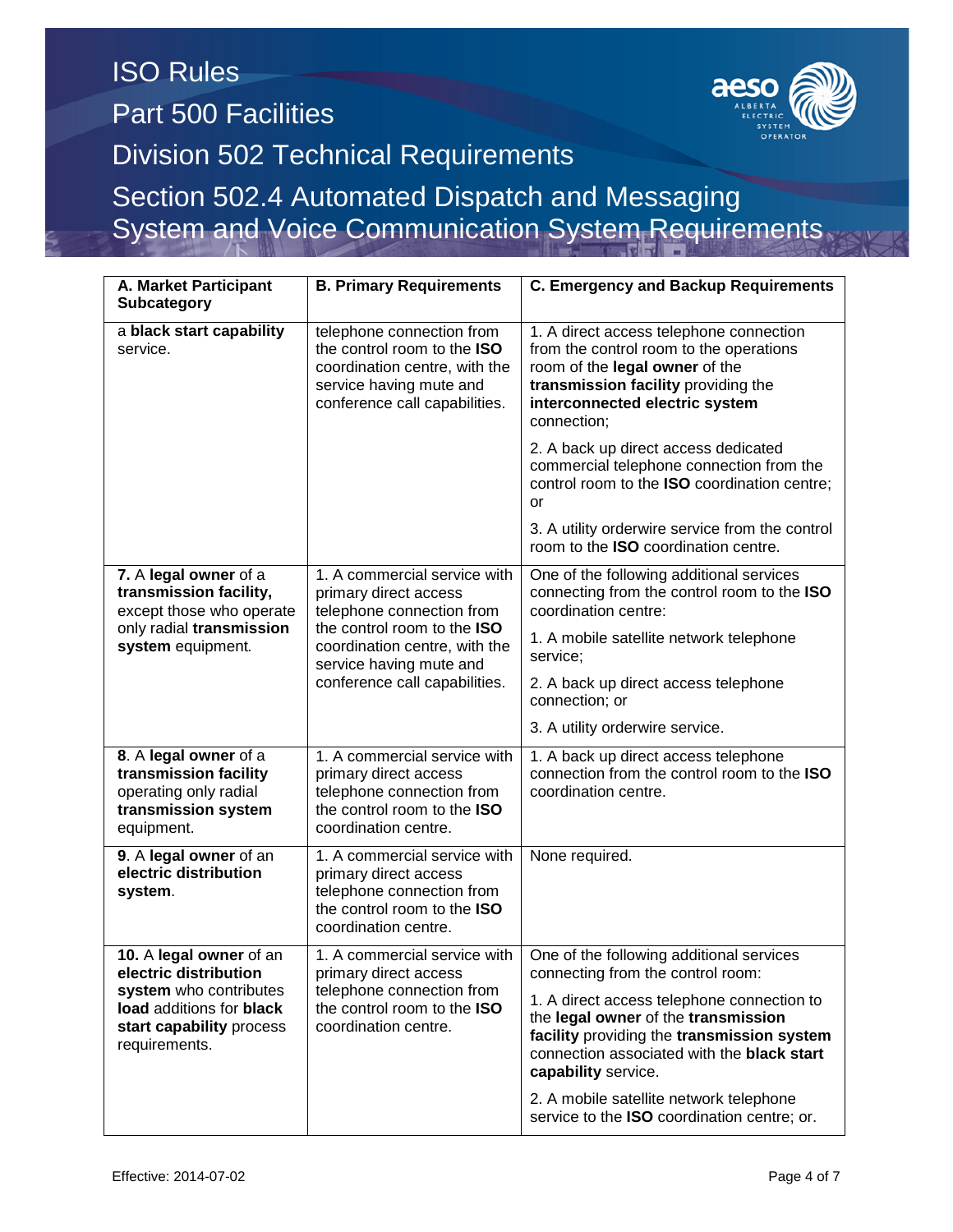# ISO Rules Part 500 Facilities Division 502 Technical Requirements Section 502.4 Automated Dispatch and Messaging

System and Voice Communication System Requirements

| <b>A. Market Participant</b><br>Subcategory | <b>B. Primary Requirements</b> | <b>C. Emergency and Backup Requirements</b>                              |  |
|---------------------------------------------|--------------------------------|--------------------------------------------------------------------------|--|
|                                             |                                | 3. A utility orderwire service to the <b>ISO</b><br>coordination centre. |  |

### **Emergency and Back Up Communication Systems Requirements**

**8** Each applicable **market participant** and the **ISO** must use the specified emergency and back up communication systems when there is an event that causes a primary communication system to be materially disrupted or impaired, including an event such as:

- (a) a real time **system emergency** condition, as may be referenced in any **reliability standard**; or
- (b) a **disturbance** or interruption of service by any provider of a primary communications system service.

### **Testing of Emergency and Back Up Communication Systems**

**9(1)** The **ISO** must conduct tests for all emergency and back up communication systems on a reasonable basis and the testing schedule time and date must be made known reasonably in advance to the **operator** of a **market participant** whose system will be tested.

**(2)** If the test is a success then the **ISO** will not notify the **operator**, but if the test is a failure then the **ISO** will verbally notify the **operator** of the failure no later than twenty four (24) hours after the test in completed.

**(3)** After the **ISO** notifies the **operator** of the testing schedule, the **operator** must ensure that there are trained personnel available to conduct and facilitate the test at the designated date and time.

**(4)** In accordance with the confidentiality provisions of subsection 2(1) of section 103.1 of the **ISO rules** *Confidentiality*, the **ISO** must keep confidential the name of any facility that is subject to testing, and the date and time of the tests.

**(5)** If there is a failure of a test, then the applicable **market participant** or the **ISO**, depending on whose emergency and back up communication system has failed, must ensure the cause is investigated and repaired as soon as reasonably possible, but in any event the system must be repaired no later than five (5) **business days** after:

- (a) the date of the test failure, in the case of the **ISO**; or
- (b) the date of delivery of notice of the test failure, in the case of the **market participant**.

**(6)** The **ISO** must keep a copy of any test results for no less than two (2) calendar years after the date of the test.

#### **Loss of Emergency and Back Up Communication Systems**

**10(1)** If either the **ISO** or a **market participant** experiences a material disruption or complete loss of any emergency and back up communication systems at a point in time other than during a test period, then verbal notice must be given by:

- (a) the **ISO** to all affected **market participants**, if the **ISO** suffers the disruption of loss; or
- (b) the applicable **market participant** to the **ISO**, if the **market participant** suffers the disruption or loss.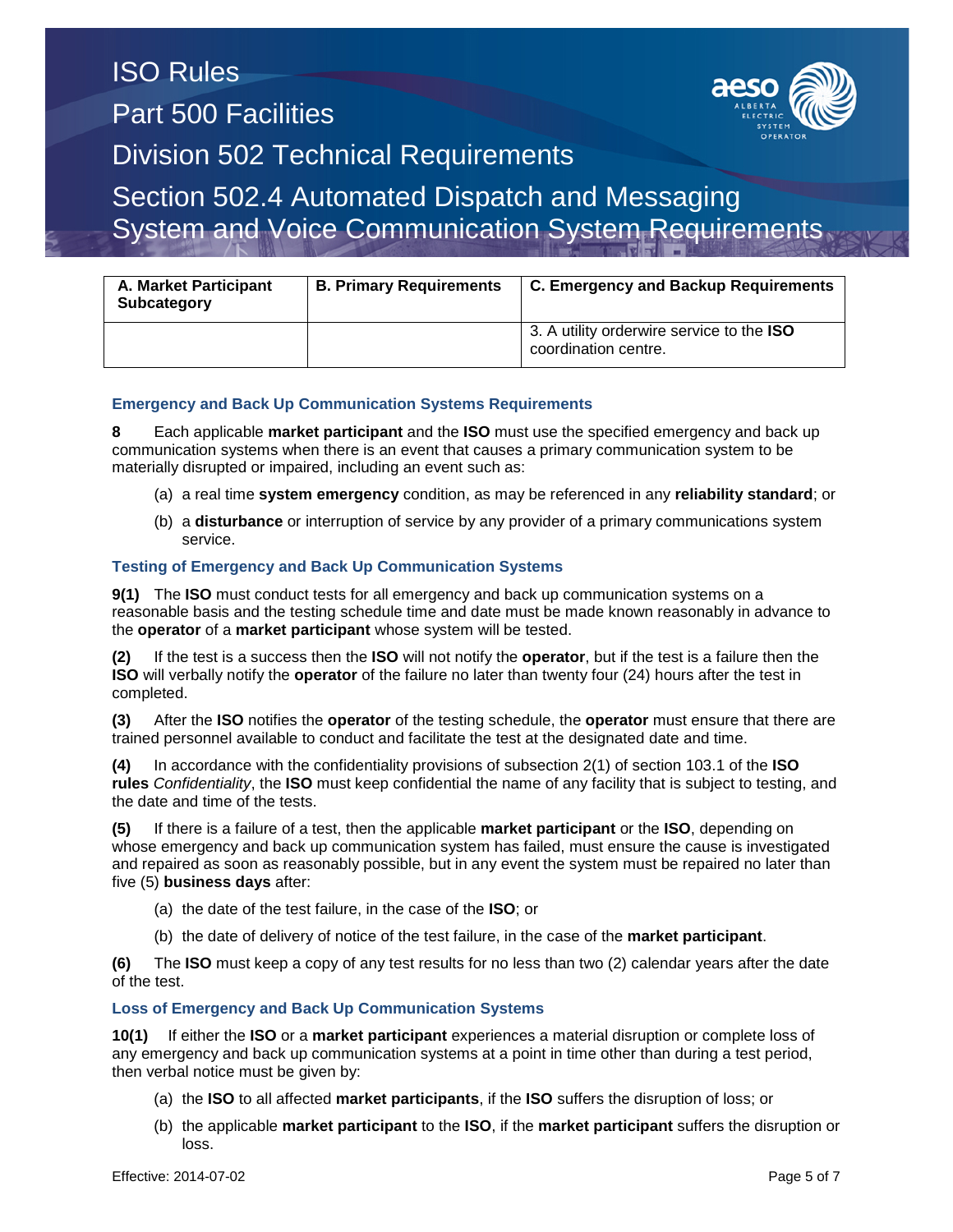**(2)** The **market participant** that experiences the disruption or loss must investigate and repair it as soon as reasonably possible, but in any event no later than five (5) **business days** after the date of the discovery of the cause of the disruption or loss.

## **Appendices**

Appendix 1 – *Technical Standards in Effect as of 2007*

## **Revision History**

| <b>Effective</b> | <b>Description</b>                                                                                                                                                                                 |
|------------------|----------------------------------------------------------------------------------------------------------------------------------------------------------------------------------------------------|
| 2011-06-01       | Initial release                                                                                                                                                                                    |
| 2013-01-08       | Appendix added containing authoritative system availability requirements<br>specified in Table 2 of ISO OPP 003.2.<br>Previously defined terms have been un-defined and so the words have been un- |
| 2014-07-02       | bolded.<br>Unbolded the reference to "outage" in Appendix 1.                                                                                                                                       |